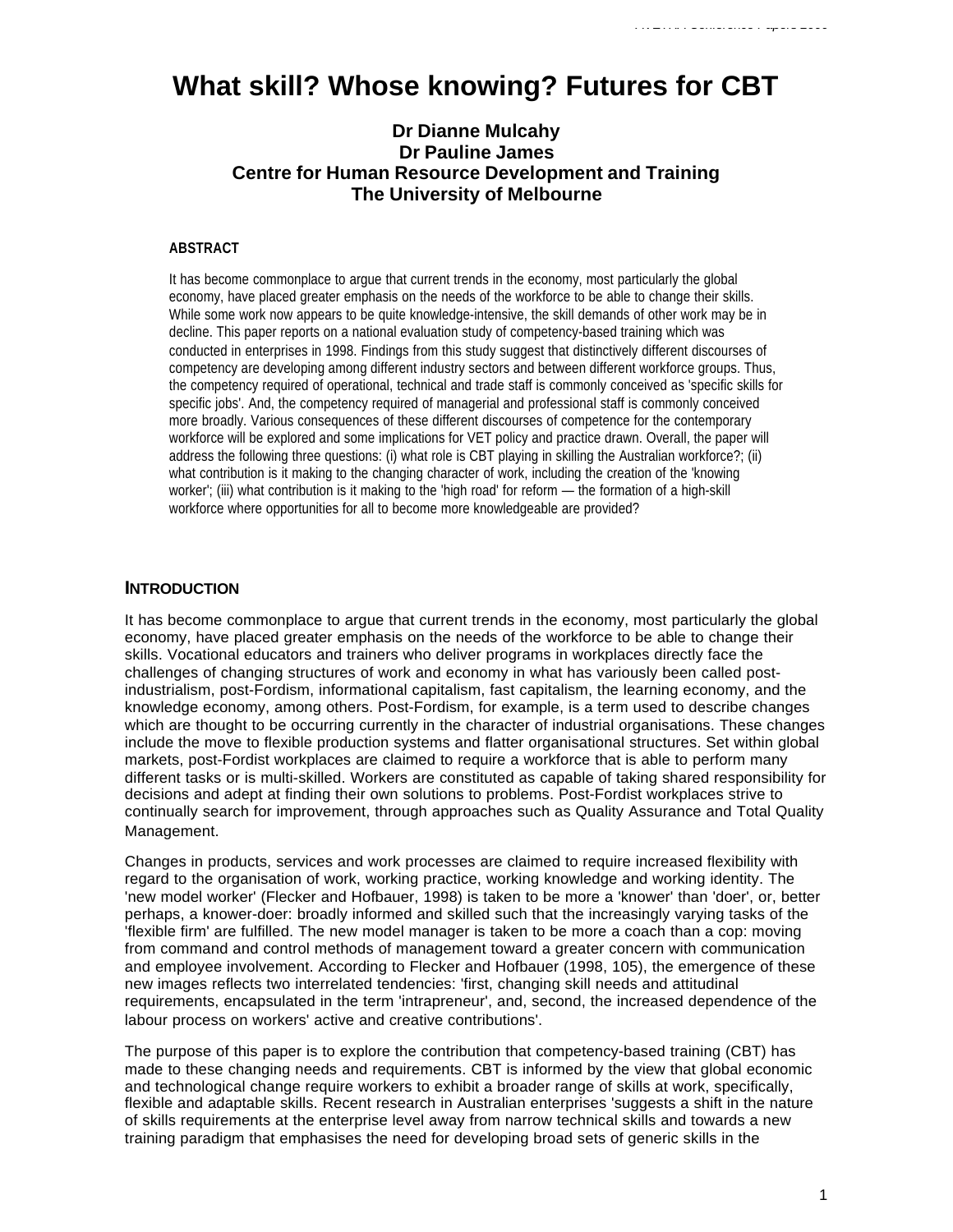workforce in order to increase adaptability (Smith 1999, 115). Using empirical material gathered in the course of a national research project on CBT, we argue that CBT as constituted currently makes a relatively minor contribution to the development of broad sets of generic skills. If a new 'paradigm' of training is emerging in enterprises, it is most apparent at 'higher' levels of the work process, and supported by training approaches which are supplementary to, or other than, CBT.

## **RESEARCH METHODS**

The study on which this paper draws examined the contribution that CBT has made to outcomes in vocational education and training (VET), most particularly the extent to which it has met the requirements of various stakeholders and contributed to the development of more flexible and adaptable skills at work (Mulcahy & James 1999). One hundred and ninety-five (195) company training managers (or equivalent personnel) were each interviewed by telephone for approximately twenty minutes. The companies contacted were located in both metropolitan and regional areas of Australia, in seven States and Territories (New South Wales, Northern Territory, Queensland, South Australia, Tasmania, Victoria and Western Australia) and were selected largely from the four major industry sectors of Manufacturing, Services, Construction and Agriculture, Forestry and Fishing. Companies varied according to size (small — 1-19 employees; medium — 20-99 employees; large over 99 employees) and a balanced sampling by size of establishment, location, State/Territory and industry was attempted and, for the most part, achieved.

Eight (8) intensive case studies of competency-based VET programs throughout Australia were also conducted. The selection of companies for these case studies was made according to the same criteria used above. Thus, case studies were undertaken in different industry sectors — Manufacturing (2), Services (2), Construction (2) and Agriculture, Forestry and Fishing (2). The case study companies were of various size (small, medium, large) and located in metropolitan and regional areas of Australia's States and Territories. The case studies involved participant observation of training programs and in-depth, semi-structured interviews (49) with a range of individuals with an investment in training: company manager, training manager, supervisor, trainer(s) and trainees.

#### **COMPETENCY-BASED TRAINING: WHAT SKILL? WHOSE KNOWING?**

In researching the impact of new management practices on training in Australian enterprises, Smith (1999, 115) notes that:

The focus of nationally accredited training has been on preparing people for specific jobs and occupations based on the competency standards developed on occupational lines. However, the competency standards focus on the technical skills required in a job or occupation. They rarely cover the broader, behavioural skills that employers seem to be seeking.

#### Griffin (1998, 8-9) provides a complementary view:

Without exception, the industry based training packages describe competencies in terms of task performance alone and this has led to competency being equated with checklists of tasks which in turn reinforce the status quo of industry practices.

The data on which this paper draws broadly support the above, competence being commonly conceived by interviewees as 'actually go(ing) and do(ing) it' — 'able to do the job that is described'. Thus, comments such as the following were quite common:

To be competent means that they can do all the tasks that are on their job sheets without the need of constant supervision and correction (*Company Manager, small wholesale tree nursery*).

 (Being competent means) being able to do the job properly, safely and productively. So we are getting our production, they are doing the job safely, and properly, the way it should be done (*Trainer, large timber processing plant*).

A competency is a task that you have to do to a standard. I demonstrate exactly what is a competency and then show them exactly what it is that they have to achieve to be competent (*On-the-job Trainer, community housing construction project*).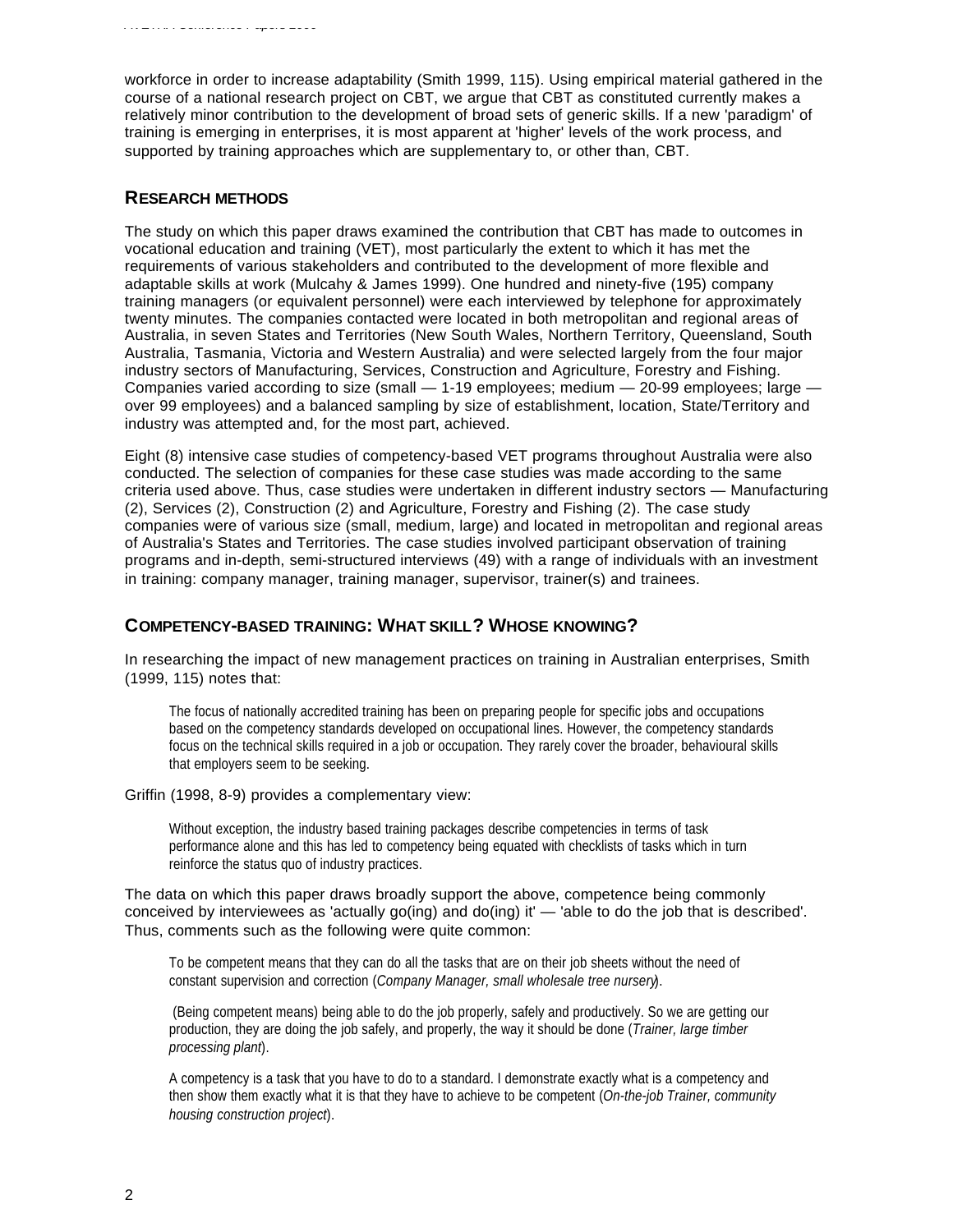[I]f the supervisor asked me to do some work down there, whether it is pruning or fertilising or using any of the chemicals, I should be able to go up and do it, without buggering the job up, so to speak (*Trainee, small wholesale tree nursery*)

CBT was described by the majority of training managers, with approval, as a 'practical', 'hands-on do programme', in which 'their (workers') performance on the job says it all'. Commonly conceived as 'specific skills for specific jobs', it is training that 'fit(s) directly into known skill sets' and is 'based on standard levels of competency in a particular field'. 'It's not book learning' or 'giving facts, information and technical knowledge'. In essence, it is training that meets job demands.

A 'practical' or performance-based discourse of CBT dominates in enterprises, emphasising the importance of the 'performativity principle' (Garrick 1998, 101, from Lyotard 1984, 44), which holds that the only really useful and valid knowledge is that which is instrumental, or operational, and is demonstrated in optimally efficient and effective performance. Thus what counts as occupational competence in industry and enterprises is the ability to perform at a specified standard: 'really know(ing) how to do it'. The locus of competency (locus of control) is 'outside' everyday work practice and practitioners: 'What we do is round off their knowledge and increase their competency base so that they can achieve ... as per the training package'. It resides in the formal skills requirements of specific occupations and jobs. Trainees tend not to author or construct these requirements, a curious situation given the emerging emphasis upon the individual in enterprise training (Smith 1999, 114). Ultimately, it is improved performance through proficiency in specific skills that employers seem to want from CBT. The focus on specific skills would seem to sit oddly with other broad behavioural requirements like taking responsibility and showing initiative which employers also appear to want. Our data suggest that these requirements are met in a variety of ways, including supplementing CBT with other training or exploiting the developmental potential in new organisational practices (eg. teamwork, project work).

## **OTHER(ED) COMPETENCE: '(I) AM LOOKING TO PUT BRAIN FOOD IN THERE'**

As illustrated above, the performative discourse of CBT privileges technical-rational, operational knowledge, which is tangible and calculable. Some training managers were clearly concerned about this trend. Typical comments were as follows: '(CBT is) useful for skills development but not always effective when attitudinal/behavioural change is required, for example, a cultural shift'. '(With CBT) there is only short contact' and little 'support for people working through these changes'. 'Some competencies in Human Services are difficult to quantify (for example, attitudes, ethics, values) so (CBT) gets put in the "too hard basket"'. 'To be a nurse you have to like people and this is something that you can't measure'. 'Groups of competencies need to be linked effectively to bring about change. There is often a tendency to look at competencies as individual actions'.

The concerns expressed above emerged particularly from occupational areas such as Community Services and Health, Municipal Services, Education and Training, and Architecture, all of which espouse a 'professional' model of skill that includes problem-solving, reasoning and exercising judgement in the context of broad requirements (Bailey & Merritt 1995). In Health Services, for example, it was said that training is to produce 'assertive, informed carers' and, in Community Services, that philosophical standards had been developed 'to ensure that the moral, the ethical and the cultural are not forgotten' — 'to put back the bits that were missing'. Training managers from these areas were also concerned about the personal, as well as the professional, development of their staff that 'reflects in how everyone approaches (their) work'.

Such concerns were not exclusive to the above areas. In the logging industry, a training manager commented: 'CBT training focuses on machines and production to the detriment of a more comprehensive environmental care training'. Indeed, a number of training managers in Manufacturing companies expressed concern that leadership training, personal development and the 'soft', people skills were considered unimportant compared with technical proficiency. More extended comments reveal concern about the potential of CBT to develop social and cognitive skills:

You can make robots of people with CBT. (I) am looking to put brain food in there so that people can manage their work more effectively. Brain food might include teamwork, conflict resolution skills and so on. ... This company is moving towards a philosophy of Human Resource Development, that is, the overall training and development is tied into the strategic development of the company (*Training Manager, large light Manufacturing company*).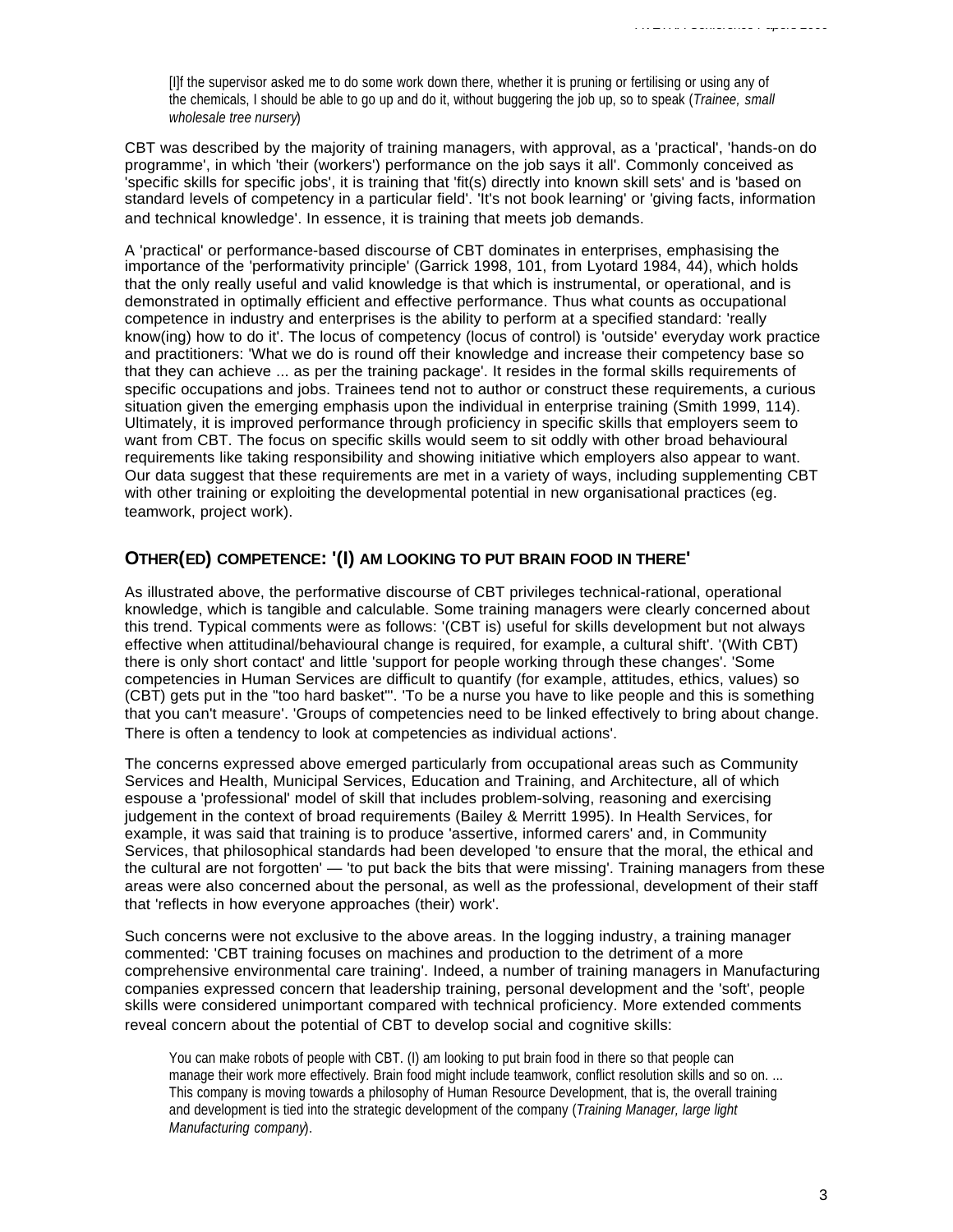I have some concern with the concept of competencies in terms of training people in attitudinal or behavioural type areas. ... I believe that the competency stuff works very well with skills based and that's why it works with field staff and manufacturing and so on and so forth but when you get into areas of things like communication, inter-personal stuff, diversity, I think that you need groups of competencies or another approach to complement it (*Human Resources Manager, large local government organisation*).

I think somewhere within competency standards and competency based training you have to get away from: "This is the way you train somebody, this is the way you da, da, da, da, da". And have this dirty great big section on human relations dealing face to face with people and how you solve problems talking to people. ... We have to deal with people skills, social skills (*Supervisor, large timber processing plant*).

As might be anticipated, it is socio-cultural elements that present the greatest problem in using CBT. The contesting character of technical-functional elements and socio-cultural elements is clear. At the large local government organisation cited above, this contesting terrain is managed by means of running parallel programmes:

(The) move to team development has come parallel with competency-based training and they work very nicely together. ... You don't do one or the other, you need a nice balance of both sorts of things ... . So I'd say that we're aiming to complement skills development with an actual cultural development and that takes time.

Similarly, on a farming property, psychological and social aspects of competence development are managed by means of working 'home-based training' (informal learning by children on the farm, 'from when they can reach the foot pedals of the vehicle') alongside competency-based training:

CBT supplements home-based training but is not a substitute (for it). ... CBT does not provide trainees with the confidence of those who learn via home-based training. ... a family member often knows how it (farm machinery) works before they are old enough to drive it and so finds developing the machinery skills not overpowering, not near as frightening.

#### Again, on another farm, tacit knowledge and experiential learning appear to create a problem for competency-based training:

A lot of knowledge (for example, workers' use of initiative and problem-solving skills) isn't competencybased, and so you can't assess on a competency level. ... Sometimes it's not what they know. You want them to be able to sort out the situation for themselves and this can't be assessed through CBT.

The success of CBT relies, on brokering the boundaries between 'objective' and 'subjective' dimensions of development, transferring some element of one dimension into another (Wenger 1998, 109). Overall, the data show that CBT is incomplete and inconsistent: it depends on things (eg. experience, informal learning, situated action, 'put(ting) back the bits that (are) missing') which it does not itself contain.

## **TWO-TIERED TRAINING PROVISION?: 'IT WORKS WELL IN THE MORE BASIC SKILL LEVELS'**

In the views of most training managers, CBT lends itself well to developing basic and specific skills. It is considered particularly effective in relation to operator, trade and traineeship training: 'It works well in the more basic skill levels, but the higher up the tree you get the less CBT training is available, but it is harder for it to be specific'. By all accounts, the demand for skill changes significantly 'the higher up the tree you get'. Concerns were expressed that CBT may be imposed at higher, as well as basic, levels and undermine professional work. A cautionary note was struck by a Retail training manager who commented in relation to management training: 'But national standards can't pigeon-hole everyone ... it can reduce innovation. CBT can't be used for everything. We need to be careful how it's used'. Similarly, a Welfare Provider questioned the wisdom of developing competencies for social work.

The focus 'higher up the tree' is on 'generic competencies' in self-management, problem identifying, problem-solving, decision-making, strategic thinking, risk-taking, innovation and leadership: 'We are actually inserting some generic competencies in all job descriptions and particularly at senior levels we have a major thrust on leadership competencies'. While management training is provided through the VET system's Front-line Management Initiative, and senior managers undertake Australian Institute of Management courses, one training manager complained: 'These high powered managers, they don't believe they need training; they believe that they don't have time to invest in personal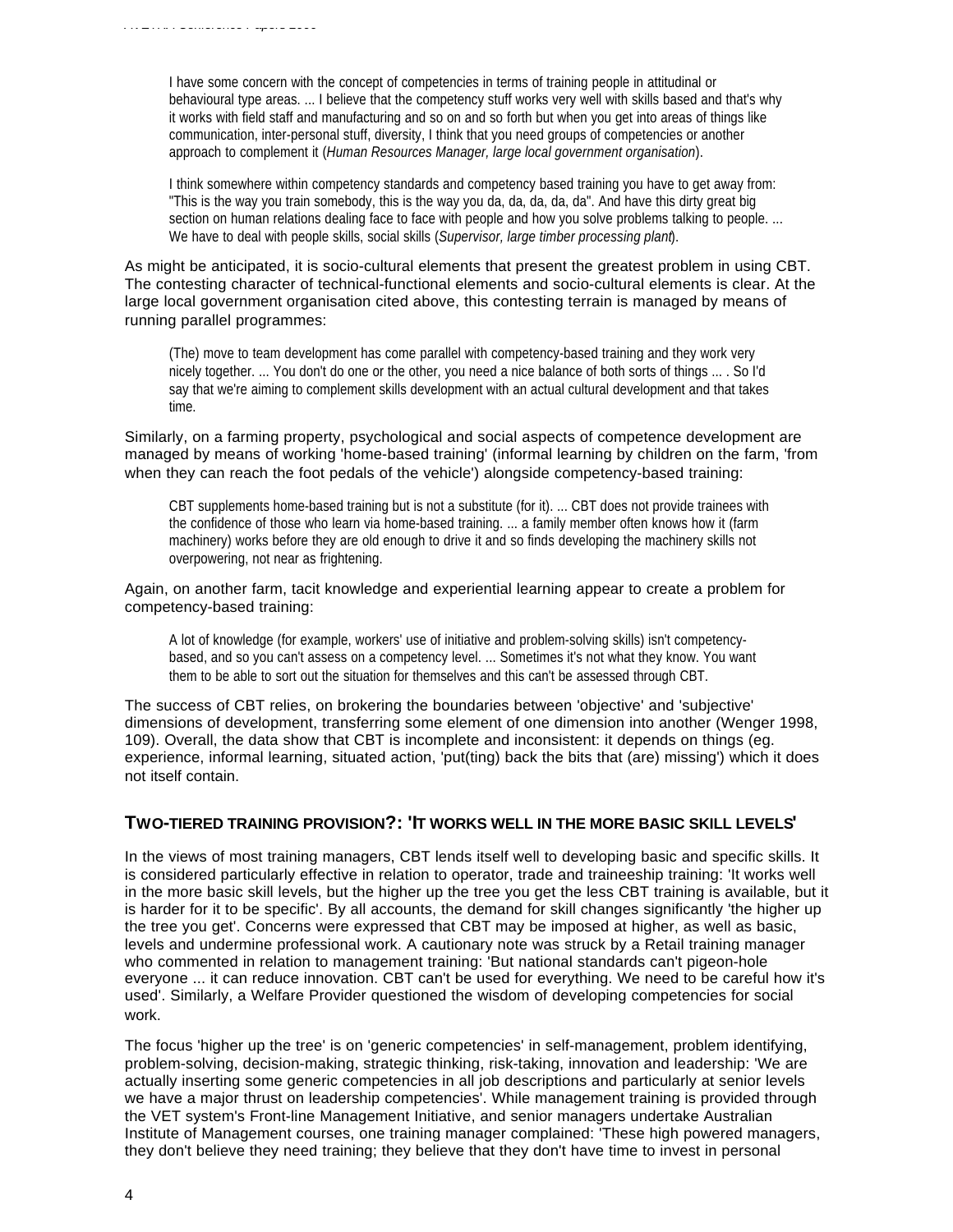development — perhaps because they need it most'. Post-graduate courses for management (not CBT) were mentioned in many companies, but more often it seemed that: 'Senior management training is limited, insignificant', or 'sporadic and not well-planned'. 'All we do is brush them up', said one interviewee. Yet, in relation to CBT: 'How can you measure something like the ability to develop policies?'

As discussed briefly above, concerns about CBT emerged particularly from occupational areas such as Community Services and Health, Municipal Services, Education and Training, and Architecture, all of which espouse a model of skill in line with the professional view of work which is less structured and more autonomous (Bailey & Merritt 1995, 30). This view (discourse, ideology) plays out in definitions of competency which are broader than 'specific skills for specific jobs'. Thus, in a large local government organisation, competency is conceived in relation to two things: (i) the requirements of jobs:

I would have a look at their job description and hopefully there would be an indicator there of the sorts of competencies required for that particular job. So it's in relation to what they actually perform (*Human Resources Manager*).

#### and (ii) the requirements of individuals:

We are moving towards competency-based job and person specifications so once they're established, I think that will lead us directly into competency-based training (*Trainer*).

A competent worker might be the person who fits the necessity of the job if you like. The person who has all of the skills, social and technical skills, leadership skills, necessary to fit the bill for that particular job (*Acting Chief Executive Officer*).

Unlike the bulk of the situations described above where competency is located outside individuals ('they can do all the tasks that are on their job sheets'), here, individuals, or, more accurately, attributes of individuals — 'the skills that you can bring to the job' — are part of the competence equation. In a 'professional' discourse of competency, most particularly the discourses of human resource management and development, improving performance is a matter of attending to job demands, the organisational environment, and attributes of individuals:

So we decided that we needed to have a major cultural change in the organisation to create a new culture, a competitive culture, customer focused culture, and bring up the level of professionalism and so on in the organisation (*Acting CEO, large local government organisation*).

[P]articularly at senior levels we have a major thrust on leadership competencies and we're in the process of developing all of that. We've got pretty much a draft competency list for that, that fits into our performance management system but the leadership competencies will actually use, will actually test individuals coming into the organisation on those sorts of competencies. Because that's where we see our future is — attracting highly qualified professional people with that ability to lead (*Human Resources Manager, ibid*).

Less emphasis is placed on specific, observable outcomes that can be reproduced through training and more on broad attributes of the individual that can be 'tied into the strategic development of the company'. Overall, this development is a matter of bringing various strategies together — competency identification, performance management, recruitment, selection, assessment ('testing') — and promoting the importance of competencies that go beyond seemingly straightforward jobs. These more complex competencies (self-management, problem-solving, decision-making and so on) are difficult to define simply as performances to a standard. They require the input (attributes) of 'highly qualified professional people with that ability to lead'.

## **BEYOND TRAINING AND DEVELOPMENT: FUTURES FOR CBT**

Germany is a country with a reputation for high average wage rates and quality training, leading some commentators to characterise it as 'having a high skills-high wage paradigm' (Attwell & Rauner 1999, 228). Unlike Australia and the UK (Goodwin et al. 1999), it might be thought to have taken the 'high road' for training and human resource development. Broadly, this road gives priority to developing knowledgeability in work, at all levels of the work process. It also tries to balance economic and social goals and achieve policy coherence across a wide range of fronts — the labour market, social welfare, industrial relations and education and training. Thus, the models of competency training that tend to be preferred by countries travelling this road emphasise outcomes that are broad and diverse.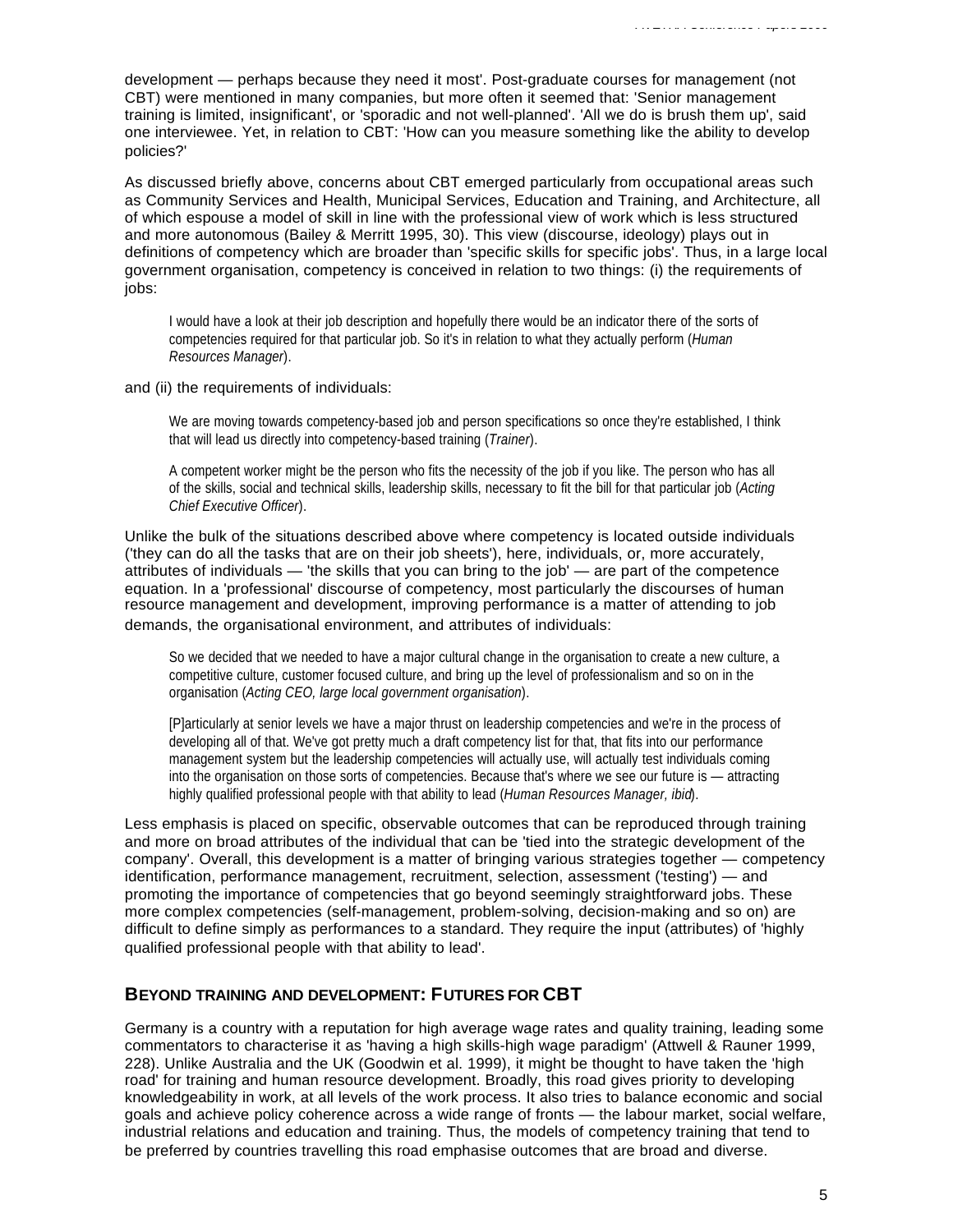In the data presented above, two broad models of VET are in evidence: a *training* model which emphasises competence in specific practices ('specific skills for specific jobs') and a *development* model which emphasises competence in generic practices ('things like communication, inter-personal stuff, diversity'). While these emphases differ considerably, both models are directed at achieving improved performance where performance is defined ultimately as economic performance:

(Being competent means) being able to do the job properly, safely and productively. So we are getting our production, they are doing the job safely, and properly, the way it should be done (*Trainer, large timber processing plant*).

We want the staff to be successful. I mean we've got a vision that when contestability comes we can actually be so skilled up and knowledgeable and so on that we can in fact take on work from surrounding councils and make a profit for the ratepayers of the city ... and reduce the reliance on rates. So we've got a much further vision than just surviving (*Acting CEO, large local government organisation*).

Neither model is directed at knowledgeability in work where knowledgeability is a means to ends other than economic improvement. Indeed, with the 'natural evolution' of a training model of VET, whose focus is jobs, into a (human resource) development model, whose (apparent) focus is individuals, this emphasis may increase:

The person-based structure of competency modelling is a natural evolution from the current job-based structure for competency modelling. Whole firm competencies will be structured to leverage organisational capability from individual career behaviours. The leveraging of an individual's motivation by appealing to his or her self-interest for continued employment and employability will dovetail with organisational needs to use human assets in settings that recognise the potential contribution people can make to improved competitiveness through the application of the unique human ability to be creative (Rothwell & Lindholm 1999, 101).

CBT is a highly contested terrain (James 2000; Mulcahy, 2000). Discourses other than training and development discourses wash through the empirical data, for example, critical, educational discourses: 'My definition of competency goes something like the way in which we can effect through the training programme a group of individuals who can be pro-active within their company and therefore can achieve a better work-place for themselves ... for the benefit of the company and themselves'. The most important consideration is not to close the competency account but rather create conditions of possibility where multiple competences (social, technical, economic, critical ... ) are tolerated and possible and preferred futures are kept in view. New conceptions of competence need to be crafted. But which ones and by whom?

## **ACKNOWLEDGMENTS**

*AVETRA Conference Papers 2000*

This study was managed from the Department of Vocational Education and Training at the University of Melbourne. It was conducted, however, by teams of researchers throughout Australia. We would like to acknowledge the work of these researchers and all the people in enterprises who so kindly agreed to take part in the study. We would also like to acknowledge the support of the National Research and Evaluation Committee of the National Centre for Vocational Education Research.

## **References**

- Attwell, G. and Rauner, F. (1999) 'Training and development in Germany', *International Journal of Training and Development*, 3(3), 228-233.
- Bailey, T. & Merritt, D. (1995) *Making Sense of Industry-based Skill Standards*, University of California, Berkeley: National Center for Research in Vocational Education.
- Flecker, J. & Hofbauer, J. (1998) 'Capitalising on subjectivity', in Thompson, P. and Warhurst, C. *Workplaces of the Future*, Basingstoke, Macmillan Business.
- Garrick, J. (1998) *Informal Learning in the Workplace: Unmasking Human Resource Development*, London, Routledge.
- Goodwin, J., Hills, K. and Ashton, D. (1999) 'International Briefing 2: Training and Development in the United Kingdom', *International Journal of Training and Development*, 3(2), 167-179.
- Griffin, P. (1998) Address to Graduation Ceremony, June 5th., Department of Vocational Education and Training, University of Melbourne.
- James, P. (2000) 'The double-edge of competency training: Contradictory discourses and lived experience', *Journal of Vocational Education and Training* (forthcoming).